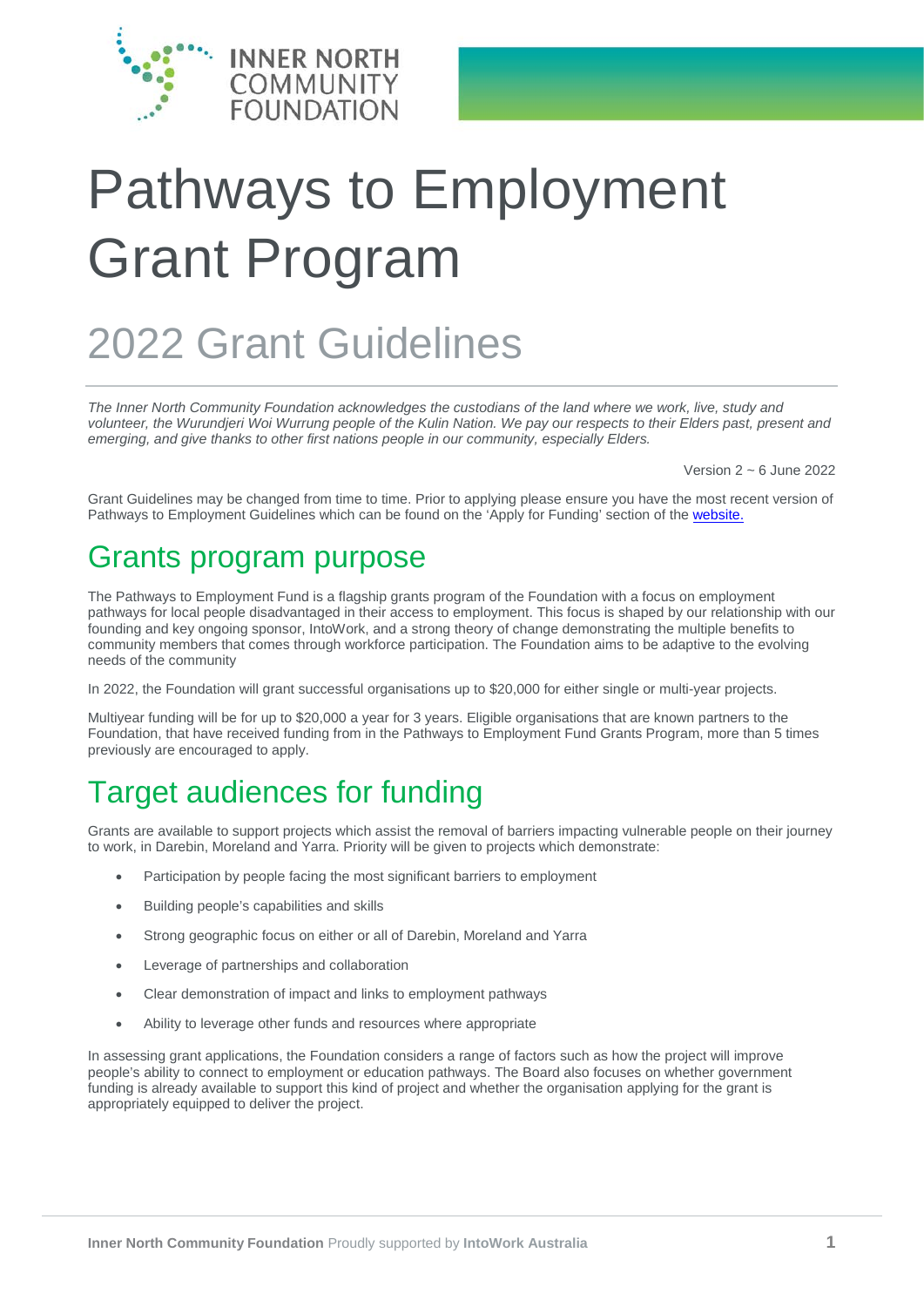# Eligibility for funding

Single year funding applicants must be organisations that:

- Are located in the municipalities of Darebin, Moreland or Yarra or the majority of participants live in those areas.
- Are not-for-profit organisations endorsed as a Charitable Institution, Public Benevolent Institution, or Health Promotion Charity by the Australian Charities and Not for Profits Commission. Organisations are not required to have DGR status.
- Participate in and supportcoordination and collaboration of activity between local partners to remove the barriers people face on their journey to work.

Multiyear funding applicants must be organisations that:

- Have been funded by the Foundation more than 5 times previously, in the Pathways to Employment Fund Grants Program.
- Have demonstrated impact in supporting people on their journey to work, and can demonstrate how multiyear funding will leverage additional benefit.
- Are located in the municipalities of Darebin, Moreland or Yarra or the majority of participants live in those areas.
- Are not-for-profit organisations endorsed as a Charitable Institution, Public Benevolent Institution, or Health Promotion Charity by the Australian Charities and Not for Profits Commission? Organisations are not required to have DGR status.
- Focus on coordination and collaboration of activity between local partners to remove the barriers people face on their journey to work.

#### What will not be funded

Generally speaking, funding is not available for:

- Projects that do not meet the Pathways to Employment fund purpose (projects that are not linked in some way to employment and employability)
- Projects that will take place outside of Darebin, Moreland, or Yarra
- Individuals, 'for profit' organisations, sports clubs, government bodies, political parties or their candidates
- Capital works (such as buildings and cars) and conferences
- Personal expenses (such as living, educational, travel expenses etc.)
- Funding for projects that have already been completed

#### How to apply

In previous grant rounds applications have exceeded funding available. We expect this to continue, and encourage interested organisations to discuss their project idea with Bianca Maciel Pizzorno, Grants Manager on 0478 174 116 before applying to ensure eligibility. Follow these three steps to apply:

- 1. Read these Granting Guidelines in detail.
- 2. Register your organisation with our grants management software using this link: <https://www.grantinterface.com.au/Home/Logon?urlkey=incf>
- 3. Once your organisation profile is complete, please fill in the application process titled "Pathways to Employment 2022' and submit **by close of business on Thursday 9 June 2022.**

Below are step by step guides on how to apply for funds using our grants management software, Foundant:

- [Video Tutorial 1: Site Access & Account Creation](https://drive.google.com/file/d/1O2-rkkxy9iQ1WLx2LKaBYr9LgFoXfaqt/view?usp=sharing)
- [Video Tutorial 2: Applying for Funding](https://drive.google.com/file/d/1cmTa7Hmacg4pqJpn5Xo92vp3RzRxfoeS/view?usp=sharing)